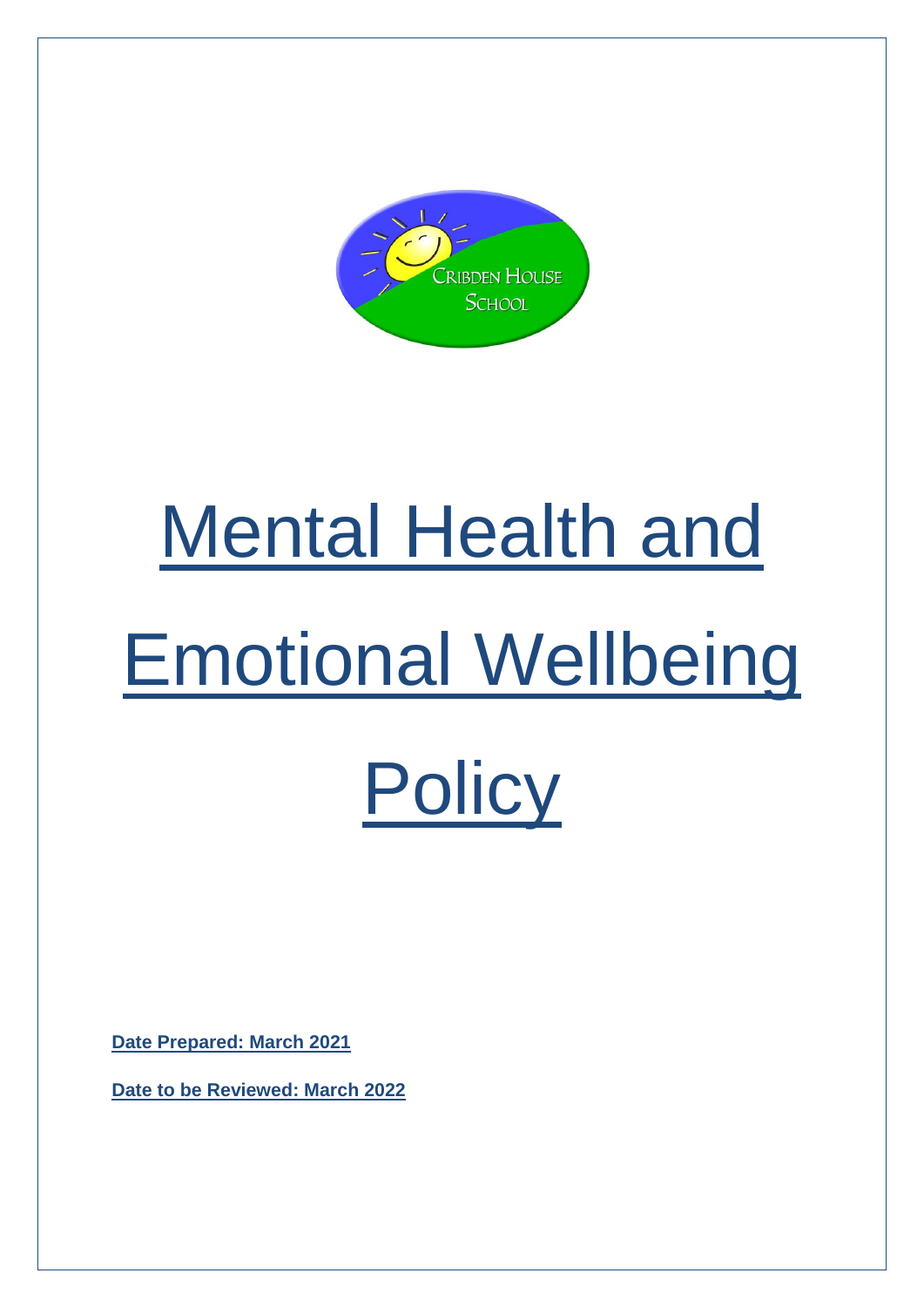#### **Purpose Statement**

"We instil the belief to succeed"

#### **Vision Statement**

Our vision is to

• Achieve Lancashire-wide recognition as the best provider of education for children with Social, Emotional and Mental Health Difficulties and Autism.

We will achieve this by:

- 1. Continuously developing highly skilled practitioners and leaders at every level.
- 2. Sharing our skills, knowledge and values across the whole community of Lancashire schools to create a greater belief in the potential of children with SEMH and ASC to succeed in a range of settings.
- 3. Extending our provision across all Key Stages so that Cribden House can impact the lives of children right into adulthood.
- 4. Developing ambitious school leaders who will run successful SEMH and ASC schools in the future.

# **Core Values**

The core values for everyone in Cribden House School are:

Teamwork

Respect

Inclusive

Positive

# **Our Motto:**

# *"We will either find a way or make one"*

Encapsulates and expresses our determination to achieve all of the above.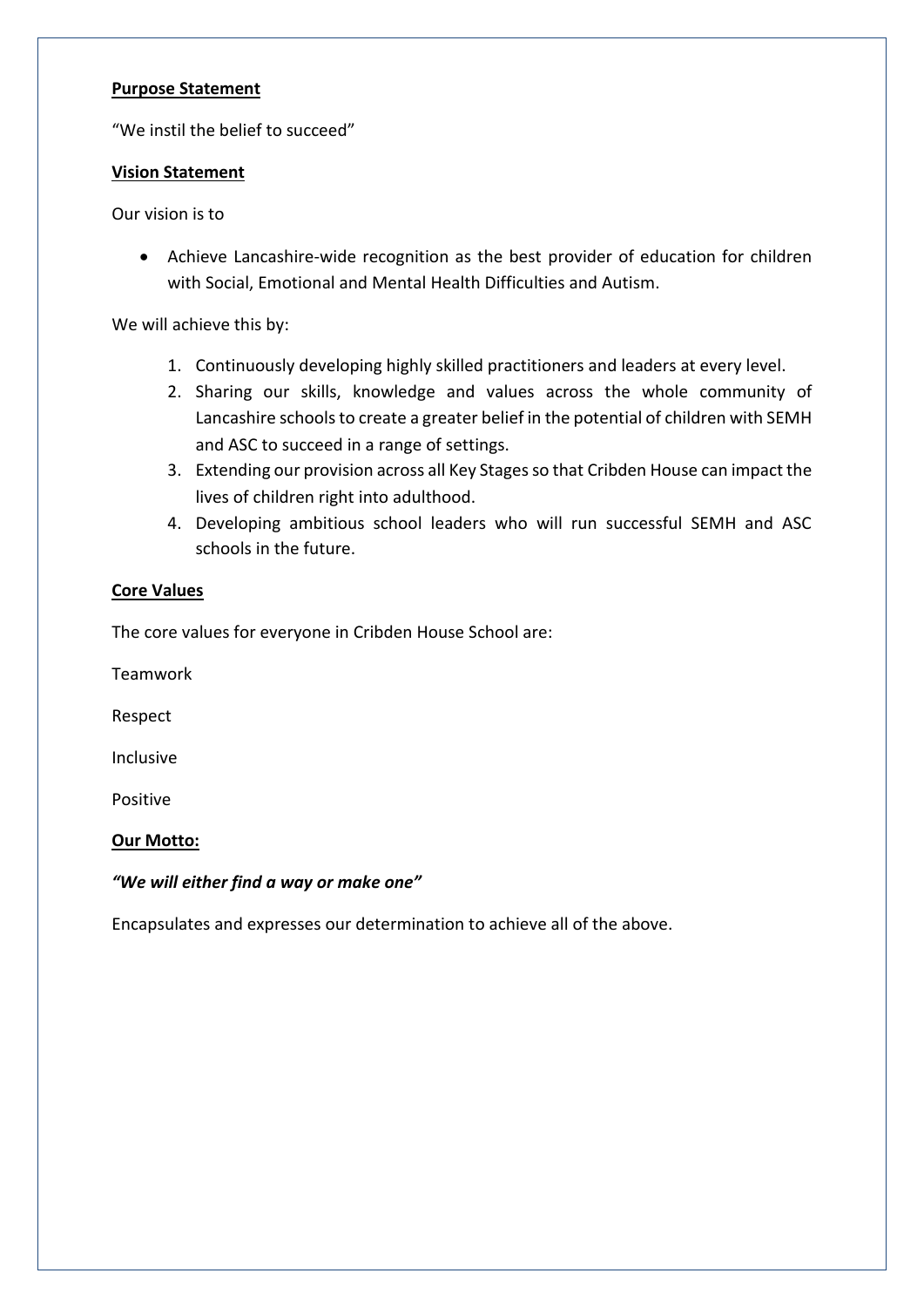#### Policy Statement

At Cribden House School, we are committed to supporting the emotional health and wellbeing of our pupils and staff.

We value every individual and want them to achieve their potential

We know that everyone experiences life challenges that can make us vulnerable and at times, anyone may need additional emotional support. We take the view that positive mental health is everybody's business and that we all have a role to play.

At our school we:

- Help children to understand their emotions and feelings better.
- Help children feel comfortable sharing any concerns or worries.
- Help children to form and maintain successful relationships.
- Help children to develop emotional resilience and to manage setbacks.

We also:

- Help our staff team to feel valued and supported to do their job well
- Help our parents and carers to feel valued and know how to access help
- Help governors to feel valued and involved in school life

We promote a mentally healthy environment through:

- Promoting our school values Teamwork, Respect, Inclusion and Positivity
- Promoting pupil, parent and staff voice and opportunities to participate in decisionmaking.
- Listening and valuing the contributions of everyone
- Enabling appropriate support that meets the needs of the whole school community.

We pursue our aims through:

- Universal, whole school approaches.
- Individualised support for anyone going through difficulties and challenges

#### Teaching about mental health

The skills, knowledge and understanding needed by our children to keep themselves mentally healthy and safe are taught as part of our core PSHRE curriculum. We will use the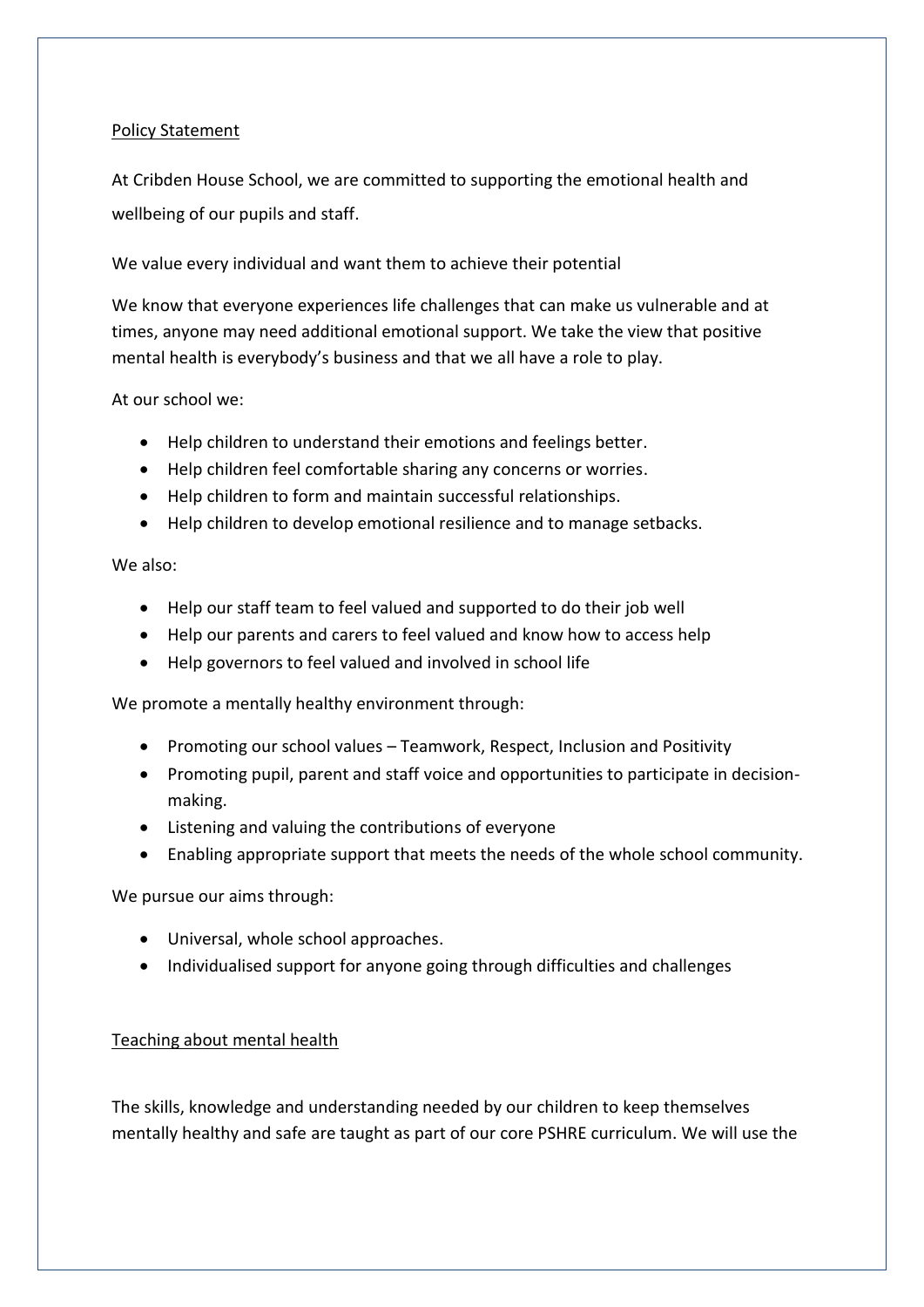Health Education objectives, the Relationship Education objectives, guidance from the PSHE Association Programme of Study and CORAM/SCARF resources

The specific content of lessons will be determined by the specific needs of each group and individual to ensure that we teach mental health and emotional wellbeing issues in a safe and sensitive manner.

Time for Art (listed within the bullet points) could be 'Feelings through Art' as this specific resource is used across school.

Most classes also have feelings resources/displays within their classes and sensory boxes.

The school will offer support through targeted approaches for individual pupils or groups of pupils which may include:

- Thrive group or individual activities
- Forest and Outdoor learning sessions
- Therapeutic interventions Messy Crew, Smarty Crew, Lego Therapy, Scrummy Crew etc
- Peer Massage
- Feelings through Art
- Circle time approaches or 'circle of friends' activities
- Managing feelings resources e.g. 'worry boxes' and 'worry eaters'
- Social Stories
- Yoga
- Class Sensory boxes
- Feelings Resources/Displays in class
- Restorative approaches and Debrief to enable children to develop strategies to change behaviours and become resilient

# Thrive

Our school has embraced the Thrive approach. Staff receive in-house training and support so that all teams are able to deliver Thrive sessions confidently. The three Thrive practitioners access further training to keep their licenses updated. We have two Thrive rooms which support children whom have individual profiles. Thrive helps children to recognise and name their feelings and emotions whilst providing opportunities for selfregulation. Parents/carers are regularly kept up-to-date with Thrive news and activities to help support them at home.

The school will make use of resources to assess and track wellbeing as appropriate including:

- Thrive profiling
- Strength and Difficulties Questionnaires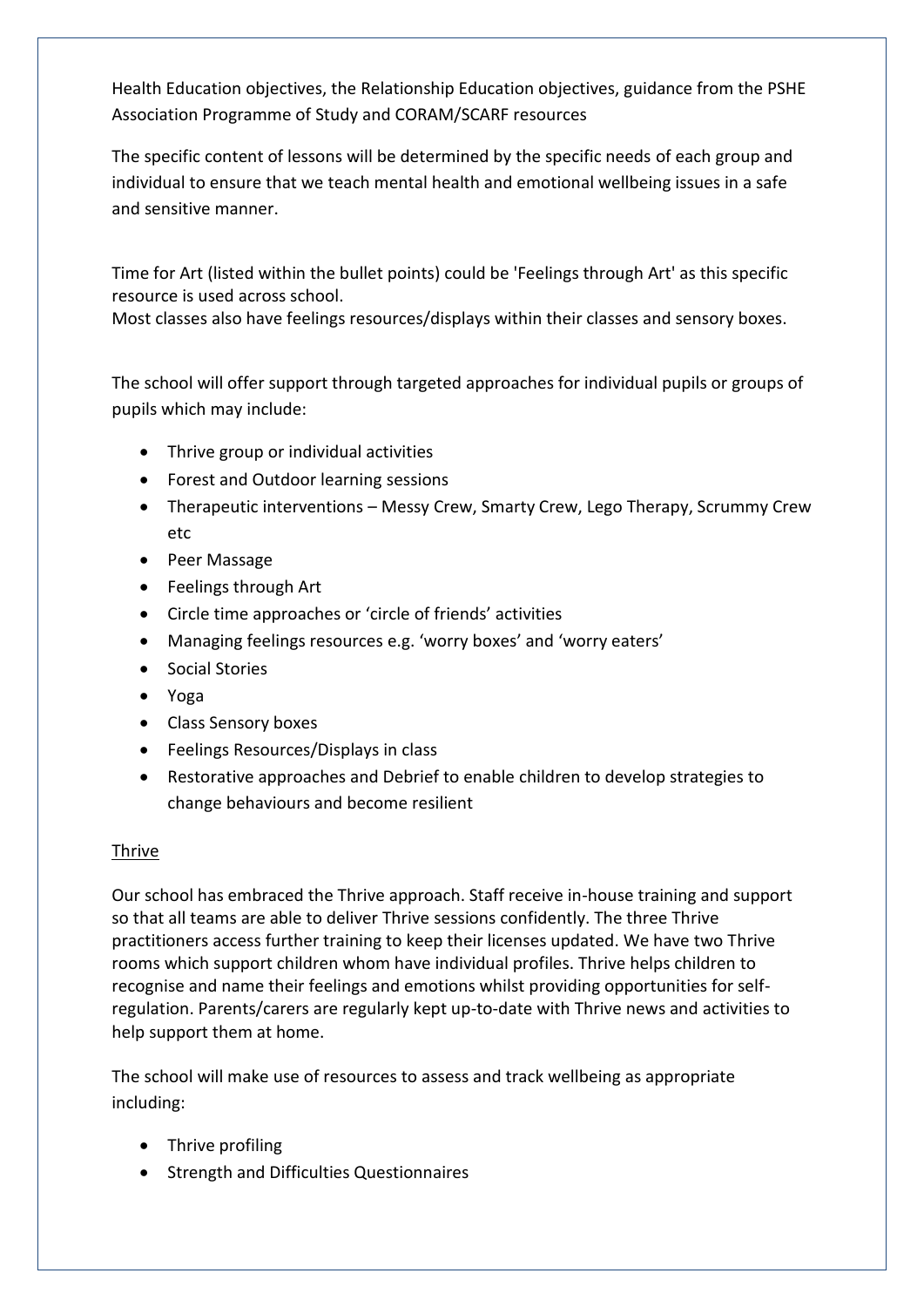- Pupil voice termly surveys
- Time with a trusted adult
- Mood fans and symbols

### Working with parents

In order to support parents we will:

- Work closely to get to know all our families
- Ensure that all parents are aware of who they can talk to and how if they have concerns about their child.
- Share and allow parents to access sources of further support e.g. through Family Support Workers signposting to agencies
- Make our emotional wellbeing and mental health policy easily accessible to parents.
- Highlight sources of information and support about mental health and emotional wellbeing on our school website/Class Dojo/Facebook.
- Share ideas about how parents can support positive mental health in their children.
- Keep parents informed about the mental health topics their children are learning about in PSHRE and share ideas for extending and exploring this learning at home.

# Working with other agencies and partners

As part of our targeted provision the school will work with other agencies to support children's emotional health and wellbeing including:

- The school nurse.
- Educational psychology services.
- Paediatricians.
- CAMHS (Child and adolescent mental health service).
- Counselling services.
- Family support workers.
- Therapists.

# Key staff in school

• 5 Designated Safeguarding Leads (DSLs) – Siobhan Halligan (Head), Joanne Ashworth

(Deputy Head), Ryan Baker (Assistant Head), Georgina Watson (Family support

worker), Hayley Lythgow (Family support worker)